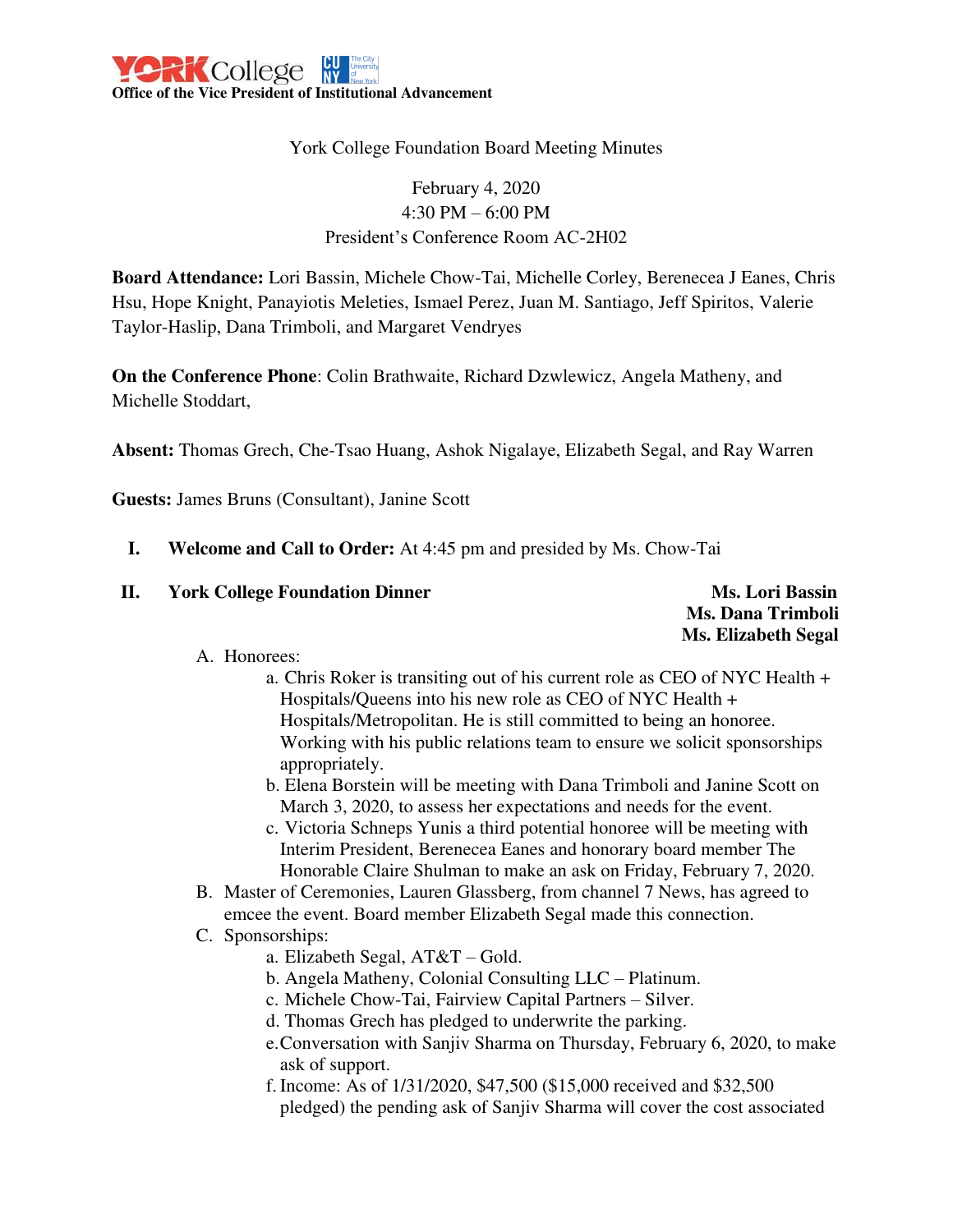

**Office of the Vice President of Institutional Advancement** 

with hosting the event. The efforts going forward need to be focused and not duplicated. A list of corporations was provided and it was asked each member commit to selecting  $3 - 4$  corporations they would be comfortable soliciting. Berenecea Eanes and Michele Chow-Tai will follow up with each member and confirm their selections. All other corporations not selected will be solicited generally. Supporting documents to make the ask are in production and will be sent electronically.

- D. Journal Ads and those associated with sponsorships are due to the Office of Institution Advancement on February 28, 2020. This is a soft date to ensure the review of each ad for size, color, and text.
- E. Raffle Tickets:
	- a. Juan M. Santiago, National Grid has pledged to donate 4 Mets tickets and 2 parking passes
	- b. Chris Hsu, York College has pledged to donate hotel stays with Wyndham Garden
	- c. Raymond Warren will be asked by Berenecea Eanes for a repeat of last year's raffle donation (Yankee tickets and Jimmy Fallon)
	- d. Elizabeth Segal will be asked by Lori Bassin for a repeat of last year's raffle donation (Seth Meyers tickets)

It was asked that all members reach out to their contacts and secure raffle prizes. The raffles tickets will be procured early and categories of proposed prizes will be listed on the ticket with a link to the website for an updated running list of prizes.

### **President's Report III. President's Report Dr. Berenecea J. Eanes**

- A. Vacancies and transitions:
	- a.VP Vincent Banrey and VP Ronald C. Thomas have retired.
	- b. Dr. LaToro Yates is currently Interim Vice President of Student Affair
	- c.The immediate search will be for the Vice President of Student Affairs/Enrollment Management and then thereafter, revisiting the priorities and job description around Vice President of Administration and Finance. The Vice President of Institutional Advancement will be the last search. A discussion will be had at the June 19, 2020, board retreat held at the TWA Hotel from  $9:00 \text{ am} - 2:00 \text{ pm}$  to assess the future and direction of the department and its continued growth
	- d. A search for Executive Director of Facilities will be conducted to assist with all the capital projects.
- B. Updates:
	- a. We have received much needed financial support from CUNY to get to the end of the year
	- b. Focused on three areas of revenue generation
		- i. Development of Board Advancement work
		- ii. Working with local and elected officials
		- iii. On Campus entities
			- a. Performing Arts Center is near completion and ready for usage.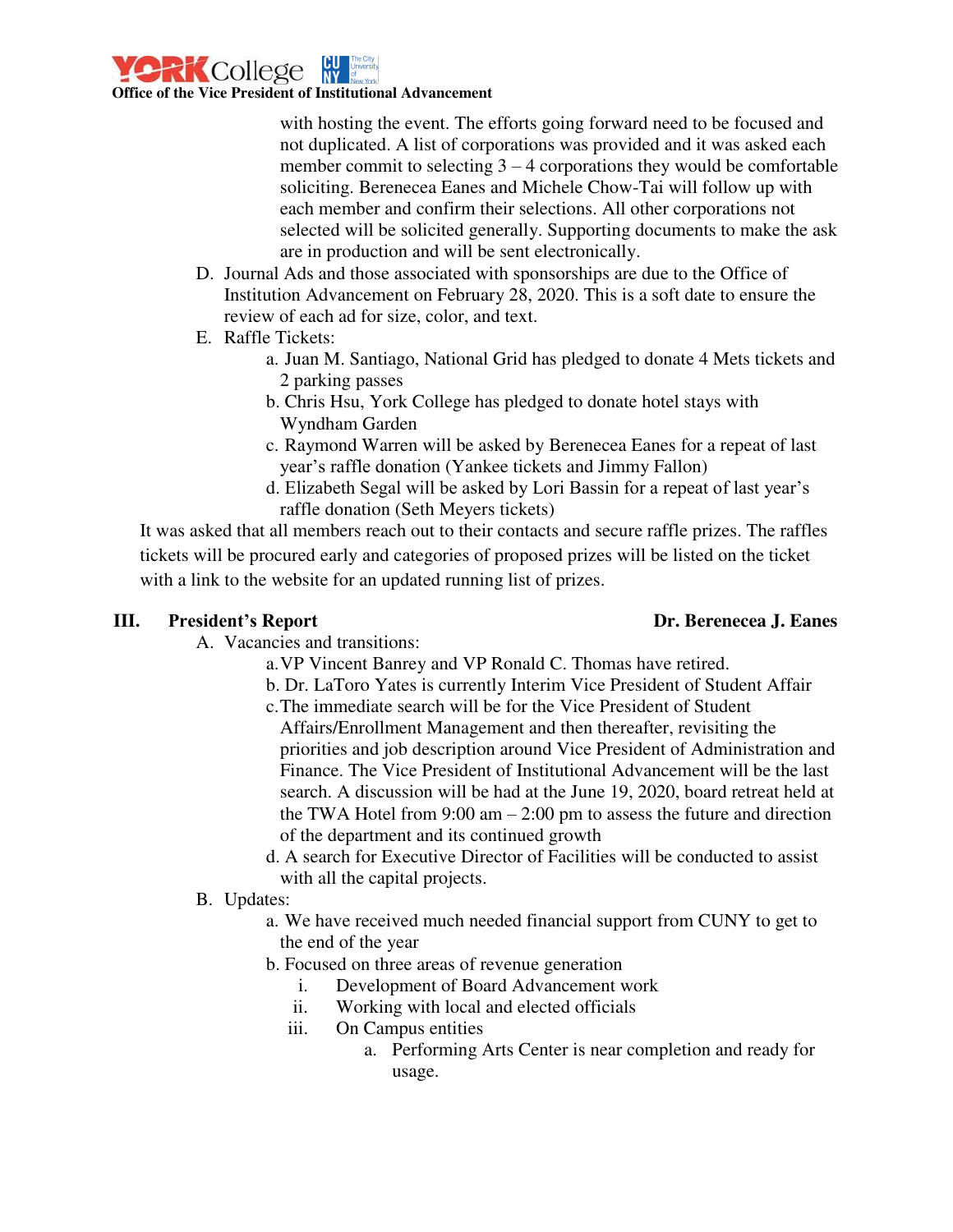

b. A vendor for our café has been selected. Awaiting certificates for an opening within the next two weeks

- c. Revisiting the Continuing and Education conversation.
- C. Middle States Accreditation update, we are off warning with a final report due to the commission in March.

## **IV. Other Business**

- and Administrative Affairs, day to day and account signatures to be executed by A. YORK COLLEGE FOUNDATION – SIGNING AUTHORITY was presented to the full board for approval, in the absence of a VP of Institutional Advancement Dana Trimboli, Chief of Staff and Ismael Perez, Assistant Vice President of Budget and Planning. Contracts and Merrill Lynch to be executed by Interim President Berenecea Eanes, Vivian Febus, Special Advisor to the President, and AVP Ismael Perez. Michele Chow-Tai made a formal motion, Hope Knight and Margaret Vendryes second and board approved. Motion passed.
- B. Update on spring events
	- a. Spring Symposium, pending date and location
	- b. Basketball CUNY Championship Friday, February 28, 2020; York is not in the championship but we are the host school
	- c.Congressional Hearing Friday, March 6, 2020; not held on campus Hope Knight encourages our student and faculty participation
	- d. Spergel Lecture Series Thursday, March 12, 2020; hosted by Prof. Timothy Paglione, Professor, and Chair Earth and Physical Sciences
	- e.Alumni Association Annual Gala- Saturday, May 9, 2020
	- f. Commencement Friday, May 29, 2020; keynote speaker to be secured over the next few months
	- g. Board Retreat Friday, June 19, 2020; 9:00 am 2:00 pm at the TWA Hotel.

### **Meeting adjourned at 5:30 pm.**

Respectfully submitted,

\_\_\_\_\_\_\_\_\_\_\_\_\_\_\_\_\_\_\_\_\_\_\_

Lori Bassin Secretary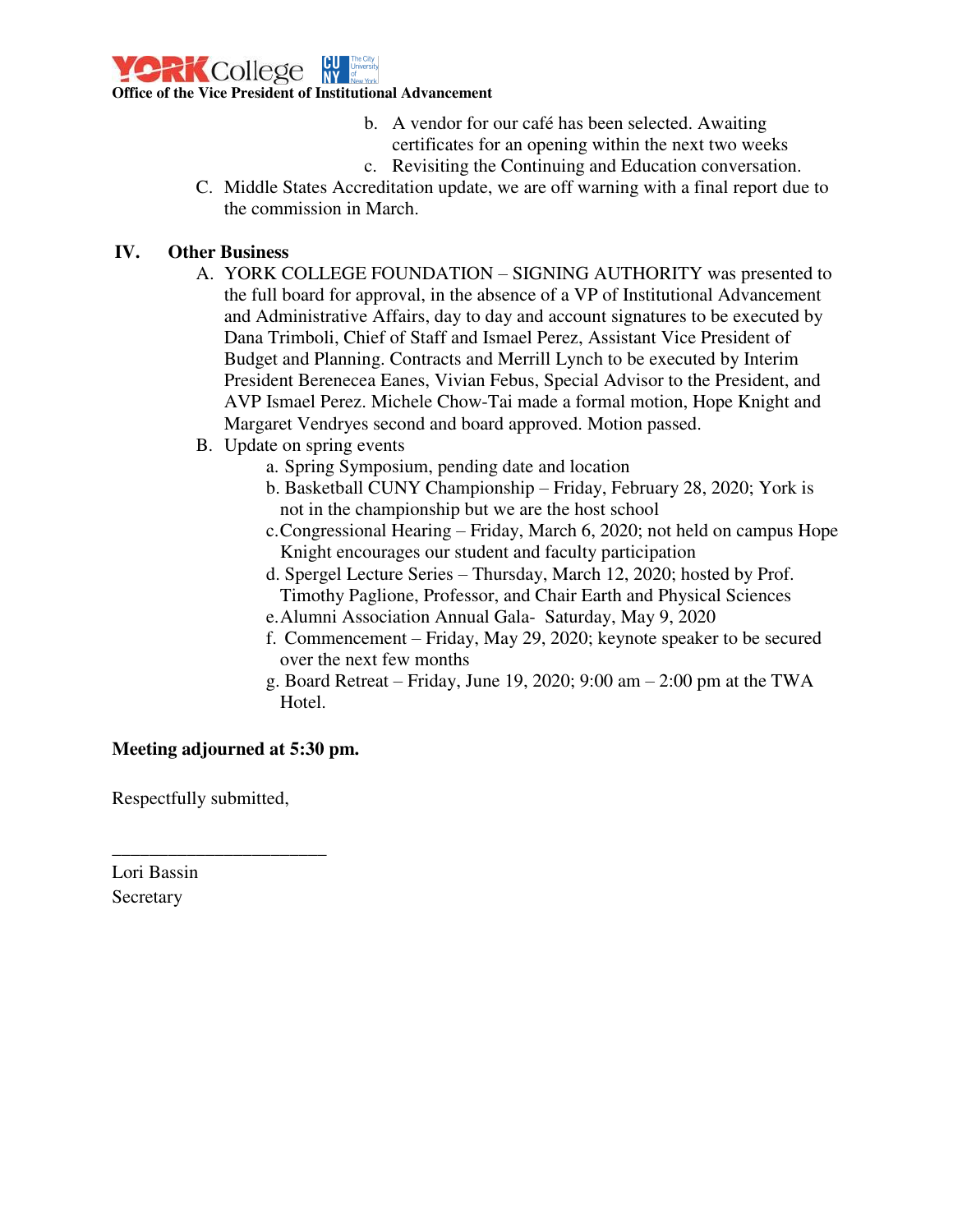From: Lori Bassin **To:** Janine Scott **Subject:** Re: York College Foundation Board Meeting Minutes **Date:** Thursday, March 12, 2020 3:03:42 PM **Attachments:** image001.png

**CAUTION:** This email originated outside of CUNY.edu. Do not click on links or open attachments unless you recognize the sender and know that the content is safe. Never send login credentials, financial information, or sensitive information by email. Report suspicious email to reportspam@york.cuny.edu

Hi Janine,

I am approving the minutes from the February 4th Board meeting.

Thank you.

Lori Bassin

**From:** Janine Scott [<jscott2@york.cuny.edu>](mailto:jscott2@york.cuny.edu) **Sent:** Thursday, March 12, 2020 12:03 PM **To:** Lori Bassin [\(lordesign11@hotmail.com\)](mailto:lordesign11@hotmail.com) [<lordesign11@hotmail.com](mailto:lordesign11@hotmail.com)> **Subject:** FW: York College Foundation Board Meeting Minutes

Hi Lori,

Did you get a chance to review the attached? If you approve please send a e-mailing approving and when you are on campus we will get your official signature.

**Janine Scott**  Office of Institutional Advancement

**VORK** College **YORK COLLEGE/CUNY**  94-20 Guy R. Brewer Blvd. Jamaica, NY 11451 | Phone: 718-262-3756 | Fax: 718-262-2326

**From:** Janine Scott **Sent:** Thursday, February 13, 2020 10:31 AM **To:** Lori Bassin [\(lordesign11@hotmail.com\)](mailto:lordesign11@hotmail.com) [<lordesign11@hotmail.com](mailto:lordesign11@hotmail.com)> **Subject:** York College Foundation Board Meeting Minutes

Hi Lori,

Please review the attached minutes from the February 4, 2020, York College Foundation Board Meeting. If you approve, please sign and return.